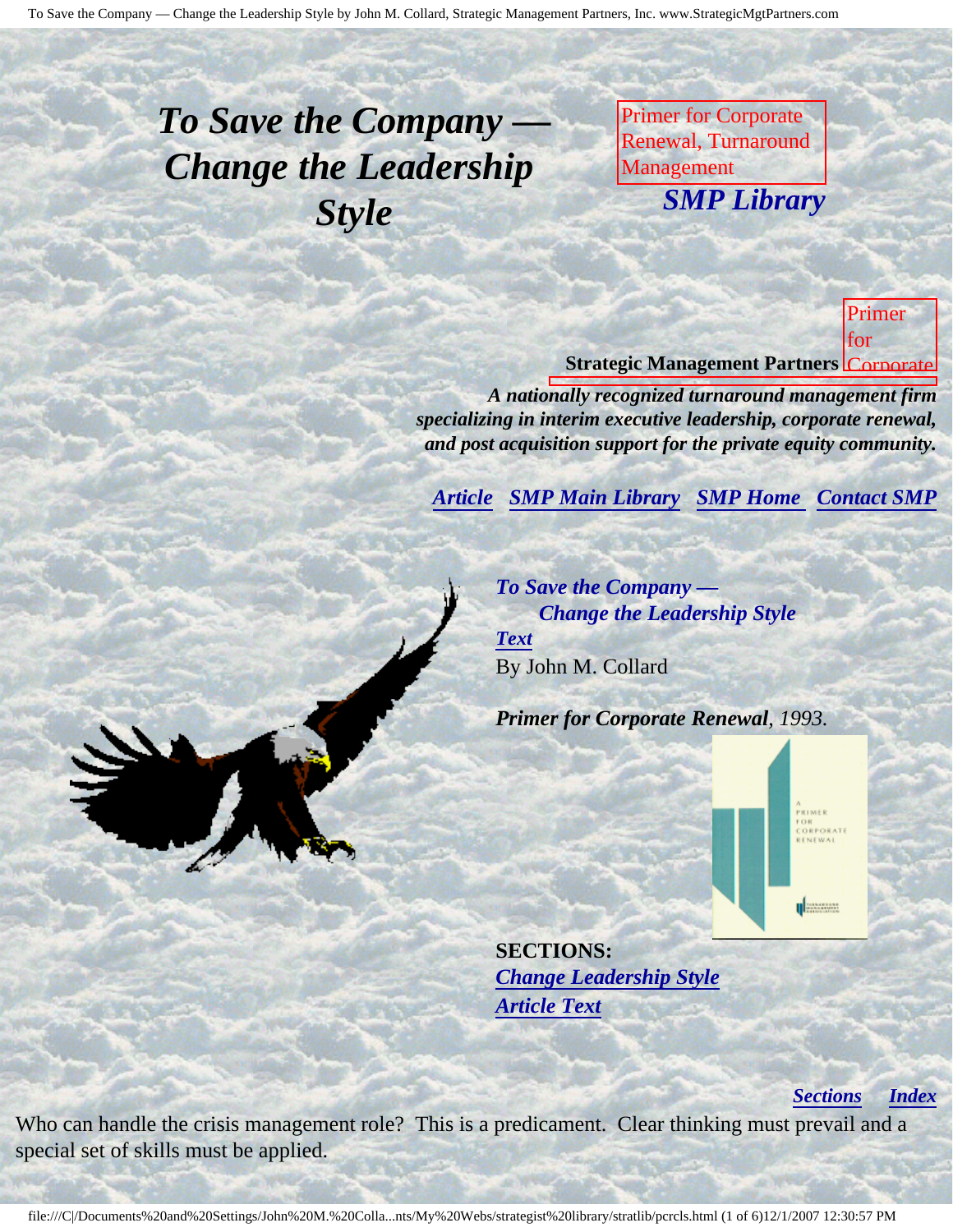If there is a qualified leader within the company, then delegate the job of turnaround to that person - and provide proper support. If there is not a qualified leader in the company, and there usually isn't, don't hesitate to go outside to locate a professional at this type of work. The answer often resides outside the company in the form of a turnaround specialist.

## **But what guides the decision?**

Different companies need different kinds of leaders. The CEO that managed the company while it got into trouble probably doesn't have the skills to doctor it back to health. And conversely, the CEO that can bring a troubled company from the brink of failure may not have the skills to manage long term, dayto-day operations.

<span id="page-1-0"></span>Let's put the leadership role into proper perspective. Leadership requirements differ between those for healthy, growing companies and for those in a troubled situation. Compare the differences in our chart.

| <b>Attribute</b>      | <b>Healthy Company</b>       | <b>Turnaround Situation</b>       |
|-----------------------|------------------------------|-----------------------------------|
| <b>Focus</b>          | <b>Objectives</b>            | Survival, action, problem-solving |
| Decision making       | Deliberate                   | Quick, decisive                   |
| Authority             | Delegate                     | <b>Direct Involvement</b>         |
| People                | Develop skills               | Recruit talent                    |
| <b>Respected for:</b> | <b>Management</b> reputation | <b>Financial credibility</b>      |
| Known for:            | Consistency                  | Ability to shift gears            |

## **Contrasting Leadership Styles**

Differences in style are a key to success, in either situation. In the stable or growth scenario, team building and coaching are the buzzwords. But in the initial crisis and subsequent turnaround situation, *time is an enemy*. Decisive action is required.

The focus is dramatically different. This is one reason why the troubled environment is so foreign to many managers, and hence, the difficulty finding qualified talent from within the company. The stable environment allows for mistakes and longer lead cycles to achieve goals. Troubled companies have primarily one goal -- to survive and get well. If the symptoms persist with no cure, the patient can die.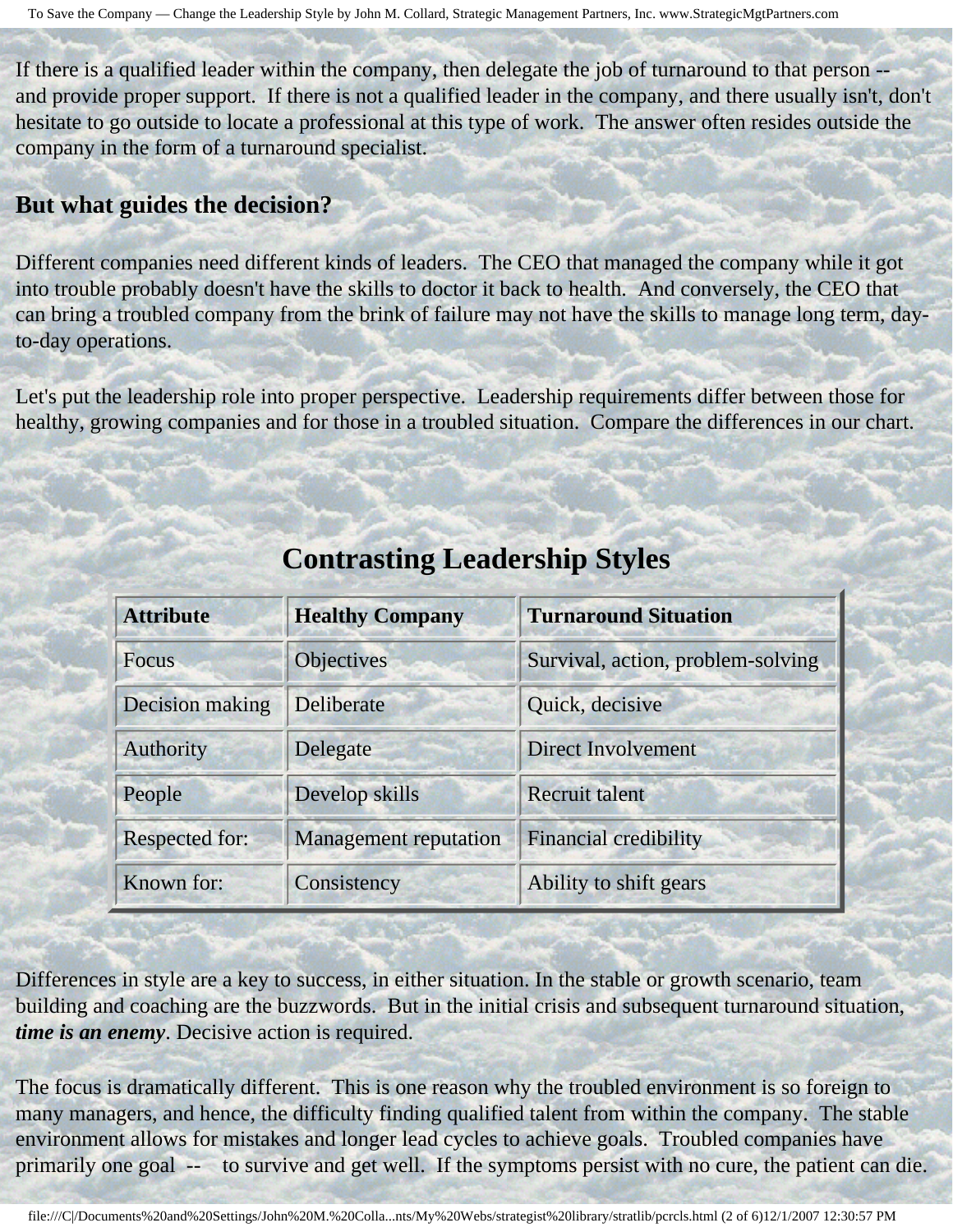Just as with a critical patient, the immediate focus at a troubled company should be on action -- make something happen. The first goal in an absolute crisis is to stabilize and buy time. After calming the waters, take a reading on where things stand -- which is normally still. Look for changes in ratios and trends to determine *what is*, or more importantly, what is not going on in the business.

Following this diagnostic stage, the transition can begin towards a turnaround. Most importantly, the leader needs to get things moving again. Movement must occur in two areas -- On the *Volume In* (revenue/sales) side, look at where and how revenue is generated. Is it from existing customers and contracts or new business? Most importantly, keep it coming in. On the *Volume Out* (throughput/ production) side, look at getting the product or service 'out the door'. How else can you bill for it?

Companies often get into trouble because management procrastinates when it comes to making decisions. If the decision is made by default, it is akin to making no decision at all. Much of that early, and overall, survival also depends upon being immediate -- upon making decisions in a timely manner. Even a wrong decision means movement and direction. If a decision turns out to be wrong, change it, but keep things moving.

Time is also an important dimension when it comes to authority. In a stable company, there is time to delegate and nurture the growth of the management team; time to work on long term issues and projects. In the troubled situation delegating takes on a different role. Managers must be held accountable not only for performance, but for timely results.

In a troubled situation, the decision maker must get directly involved. It is hard to worry about the long term future when there may not be one. The leader is pressed closer to the immediacy of the day-to-day operations. If you want action, request a decision . . . or make one.

In a stable situation there is time to develop talent. But at a troubled firm, you must exploit the talents of those who can perform and recruit the talent that is lacking. It means building a permanent management team that can bring the company back to health -- and add value to the company.

Communication is critical -- with everyone who has a stake in the company's success. Talk to employees, but more importantly, *listen* to what they have to say. Be assured, they know when problems exist.

What message are you sending? Remember, what is not said is often more destructive than what is. Unnatural actions or behavior, such as 'closed door meetings,' will most certainly set off the rumor mill. People need to know or they're left to their own imaginations -- and that is always worse.

Equally important, level with people -- then get the *stay versus go* decision. To address the issues in a forthright manner is no guarantee that you will keep everyone, or that everyone will believe what has been said. But to not communicate what is going on is a lack of leadership, so don't be surprised when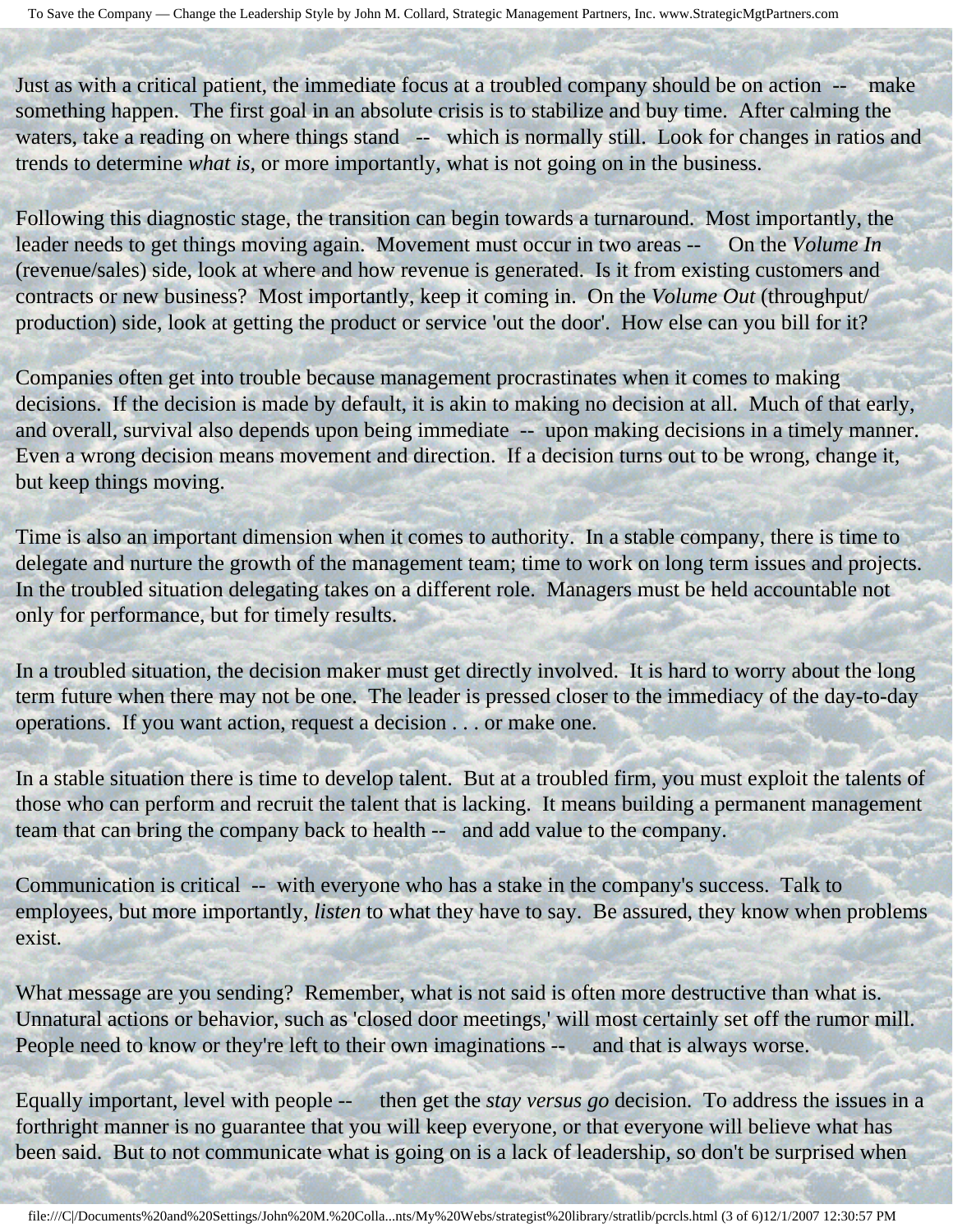To Save the Company — Change the Leadership Style by John M. Collard, Strategic Management Partners, Inc. www.StrategicMgtPartners.com

employees don't do what you want them to.

Turnaround leaders didn't start out as such -- they were often managers that worked their way up the corporate ladder through hard work and (hopefully) fair play to build a solid management reputation. They have also developed a set of skills to handle problem solving, getting results with minimal resources, (tight) cash flow management, negotiating and dealing with bankers, investors and creditors. The stakeholders will usually work with a turnaround leader -- if he or she is credible.

A key initial element to a successful turnaround is to establish a good relationship with your bank. Capital is always required in tough times, not to mention that its desired in good times as well. If the leaders who were in power while the company's position was allowed to deteriorate are still there, why should the lender believe that they will *now* be instrumental in correcting the situation? With all the suspicion that can surround a troubled company, it is important that trust be re established with the bank. Credibility with the lender(s) is mandatory to success -- and most likely to keeping that cash flow at the bank. And with the bank holding the trump card, the institution must feel comfortable working with the turnaround leader. It means laying everything out on the table to keep the situation honest -- and honoring commitments made to the lender.

Where consistency is important in a stable environment the name of the game in a turnaround situation is uncertainty. You can absolutely, positively count on surprises. "When it rains, it pours" may be cliched, but when applied to a troubled company, one can be sure that 'Murphy is shaking the clouds.'

The ability to deal with change at a rapid pace is essential. This is why a seasoned practitioner can be the answer to a successful turnaround plan. The existing leadership is often 'out of its element' as it enters this untrodden ground of trouble. And when people haven't had to manage in this environment before, the odds are that they will at the very least, have a difficult time.

One alternative is to work with consultants. They can't be leaders because they can't make decisions for the company. They can make recommendations, but often to the same leader who failed to make a decision in the first place.

The practitioner, on the other hand, is a hands on decision maker who actually takes control of the company -- often as CEO -- for a period of time. He is in control of the company's destiny. He must know how to be decisive, know how to isolate the problems and find solutions.

Affecting a turnaround takes an array of skills. When in crisis there is no time for a warm up. Just as with that patient in intensive care, the longer a company is on the critical list, the harder it is to nurse it back to health. To affect a rehabilitation, the right leader will know how to make the quick and proper decisions, put a plan into action and keep a talented team moving towards a healthy and more valuable end.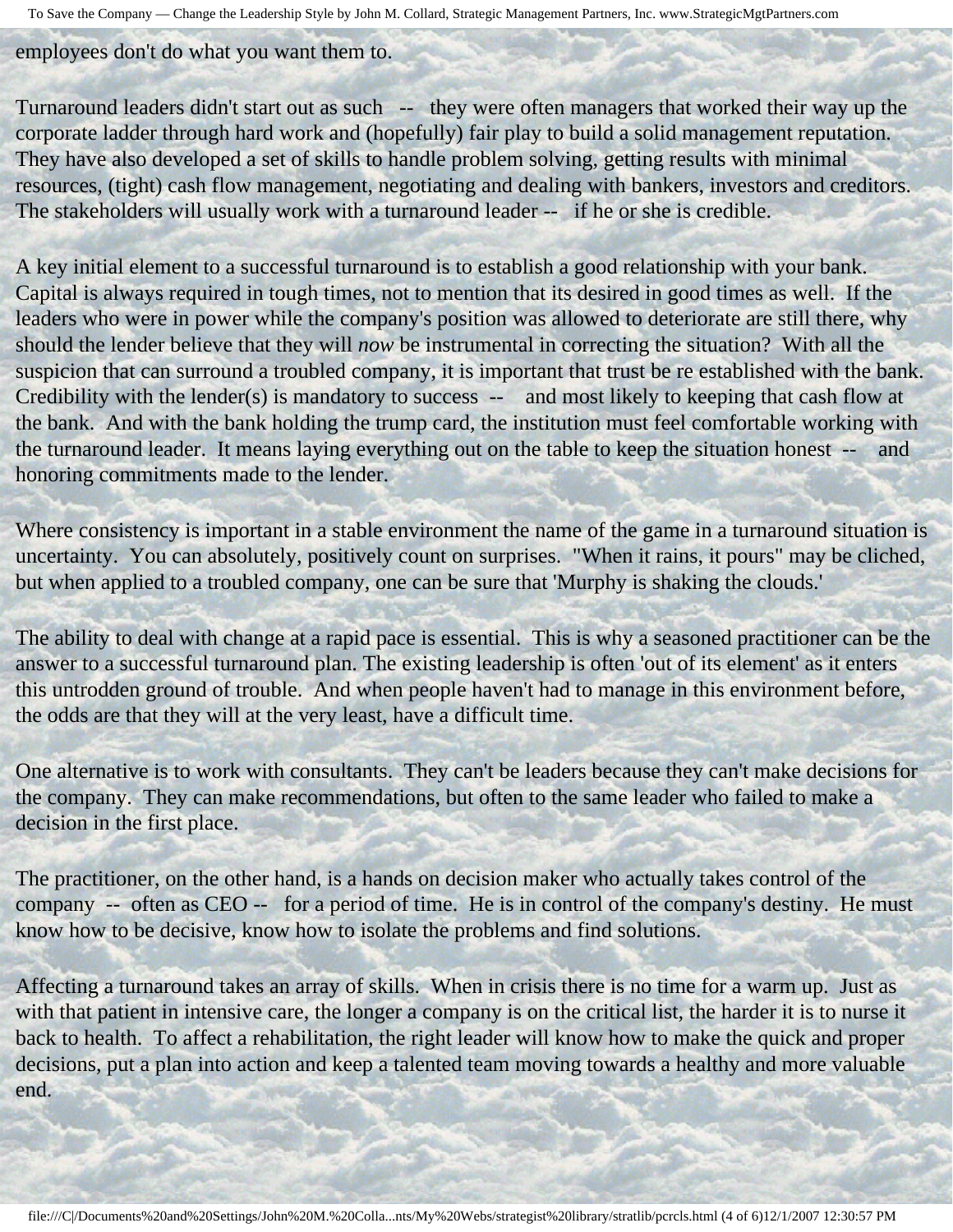*[Sections](#page-0-2) [Index](#page-0-3)*

*Reprinted with permission. A Primer for Corporate Renewal, 1993. Copyright 1993, Strategic Management Partners, Inc.*

*[Sections](#page-0-2) [Index](#page-0-3)*

*[Index](#page-0-3)*

We welcome constructive inquires. More information is available if required.

There is more to Strategic Management Partner's *[Return to Home Page](http://members.aol.com/strategist/home.html#TOP)*

## <span id="page-4-0"></span>**EM** Contact Information

John M. Collard, Chairman Strategic Management Partners, Inc. 522 Horn Point Drive Annapolis, Maryland [MD] 21403 Voice 410-263-9100 Facsimile 410-263-6094 E-Mail Strategist@aol.com

We serve as experts for comment or quote, please contact us at **410-263-9100** [Tele

We welcome constructive inquires, please send via E-Mail to: [Strategist.](mailto:Strategist@aol.com (library pcrcls))

[Retur *[Top](#page-0-4) [Index](#page-0-3) [Sections](#page-0-2) [Contact](#page-4-0)  [SMP Library](http://members.aol.com/stratlib3/libindx.html) [www.StrategicMgtPartners.com](http://www.strategicmgtpartners.com/) [www.StrategistLibrary.com](http://www.strategistlibrary.com/) [www.StrategistArticle.com](http://www.strategistarticle.com/) [www.StrategistFeature.com](http://www.strategistfeature.com/)*

*Copyright* **© 1993-2003 Strategic Management Partners, Inc.** and turnaround manageme [Mai

file:///C|/Documents%20and%20Settings/John%20M.%20Colla...nts/My%20Webs/strategist%20library/stratlib/pcrcls.html (5 of 6)12/1/2007 12:30:57 PM